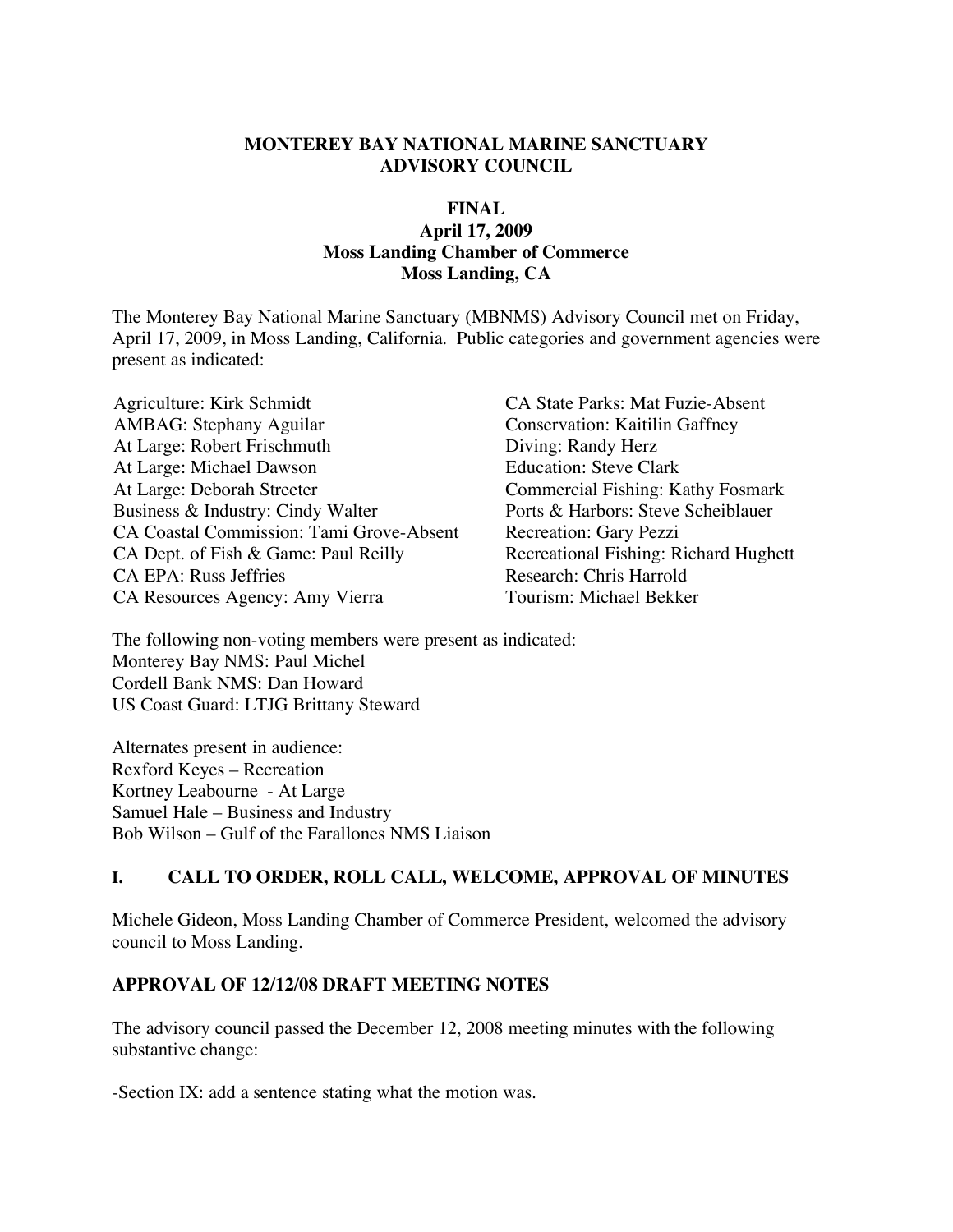# **MOTION: (Passed)**

Motion introduced by Russ Jeffries, seconded by Robert Frischmuth **(Vote: 15 in favor, 0 opposed, 2 abstentions)**

Paul Michel, MBNMS Superintendent, swore in Stephany Aguilar, AMBAG primary.

Paul Michel introduced Carolyn Skinder, MBNMS Southern Region Program Coordinator. Carolyn has been with the MBNMS in different capacities over the last few years, but has recently been hired to work in the San Simeon office.

#### **II. PUBLIC COMMENT FOR ITEMS NOT ON THE AGENDA**

Bonnie Van Hise, Scheduler for Congressman Farr, provided several updates regarding Congressman Farr and his staff. His staff is currently working on the planning efforts for Capitol Hill Ocean Week in early June. Bill HR366, The Ocean Research Exploration Enhancement Act, passed as part of the 2009 Public Lands Omnibus, HR146. Congressman Farr coordinated a letter to the Commerce, Justice and Science Appropriations Subcommittee requesting \$5 billion in funding to the National Oceanic and Atmospheric Administration. Congressman Farr also requested funding for the Office of National Marine Sanctuaries PAC and ORF accounts, as well as the MBNMS Visitor Center. Congressman Farr is sponsoring the following bills: Oceans-21 and HR556.

Bob Wilson, Gulf of the Farallones NMS Advisory Council liaison, provided an update on the April 16<sup>th</sup> GFNMS advisory council meeting. When GFNMS was going through their work plan they asked themselves if the joint MBNMS/GFNMS meetings should continue. They determined the joint meetings should continue and have asked the MBNMS advisory council to consider keeping these meetings. Robert Frischmuth, MBNMS At-large alternate, also mentioned there was discussion on including the Cordell Bank NMS Advisory Council at the joint meetings.

Rex Keyes, Recreation alternate, alerted the advisory council to issues that may be of interest to the advisory council, particularly wave energy.

Steve Scheiblauer, Monterey Harbormaster, voiced concern to the advisory council as to how the council operates. The agenda on the website was substantially different then the agenda in front of the advisory council members. We do not have materials before us in advance to be able to make informed decisions.

# **IV. NATIONAL PROGRAM UPDATE**

Daniel Basta, ONMS Director, provided an ONMS program update. One major initiative highlighted was the Ocean for Life program. This program will bring together 30 children from the Middle East with children from the United States to learn about the ocean and how they connect us all. One of the camps will come to Monterey for several days.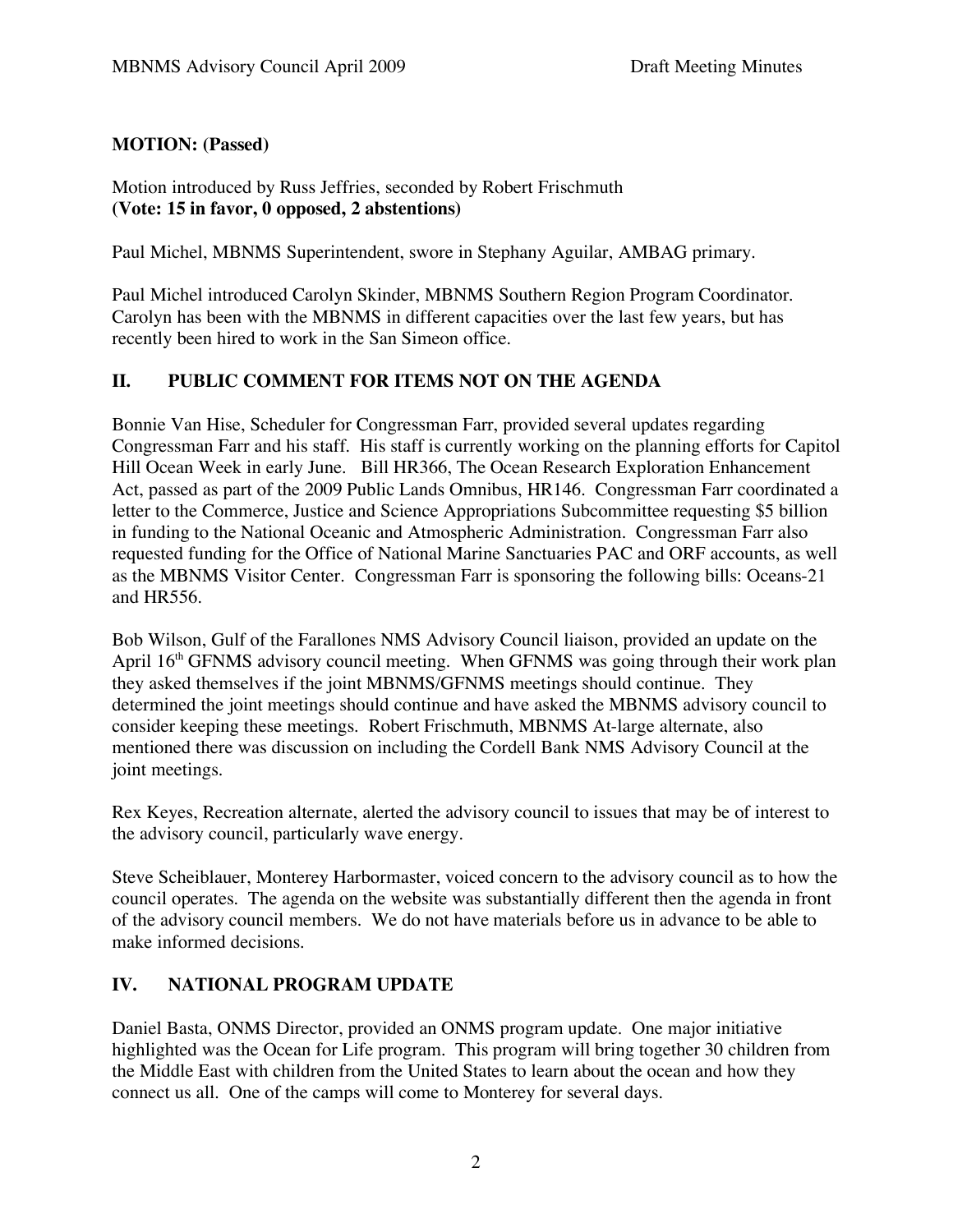Questions and comments from advisory council members followed. Topics included: a national opinion poll on ocean resource management; ONMS added value; program's posture on alternative energy projects; new management plan funding given the uncertainty of the budget; management plan reviews; the "Our Challenge" Basta paper.

# **V. EDUCATIONAL PRESENTATION: CALIFORNIA'S INTRODUCED SPECIES STRATEGY**

Amy Vierra and Dr. Devin Bartley, California Resources Agency, provided a presentation on the State of California's strategy on introduced species.

Questions and comments from advisory council members followed. Topics included: more explanation about the eradication program for *Caulerpa taxifolia*; regulations and rules and enforcement; Monterey Bay Salmon and Trout Project and other projects; research exemption; why would we ever want non-native species in sanctuaries for aquaculture?

# **VII. MANAGEMENT PLAN PRIORITIZATION**

Paul Michel provided an update on the management plan prioritization and how the staff and advisory council will assist with the process. A staff presentation on Action Plan Priorities will follow at the June SAC meeting.

# **VIII. SAC SUMMIT AGENDA REVIEW AND DISCUSSION**

Chris Harrold reviewed the agenda for the SAC Summit in Alpena, MI in May.

Chris Harrold was tasked by the advisory council to ask his counterparts at the SAC Summit the following three questions: Have other sites had the accountability of Citizen At-large members raised?; Have other sites experienced concerns about management being too close to the advisory council selection process and the view that stakeholder groups should select their own representatives?; Does Dan Basta's vision through his challenge piece match up with what is in the National Marine Sanctuaries Act?

# **VI. LUNCH**

# **VII. PUBLIC COMMENT FOR ITEMS NOT ON THE AGENDA**

No public comment.

# **VIII. UPDATE: MARINE PROTECTED AREA (MPA) PROCESS**

Kirk Schmidt, Advisory Council Vice Chair, provided an update on the last MPA subcommittee meeting. He commented that the presentation was for information only and no action was required. Mr. Schmidt's powerpoint presentation may be viewed at http://montereybay.noaa.gov/sac/2009/041709/agenda.html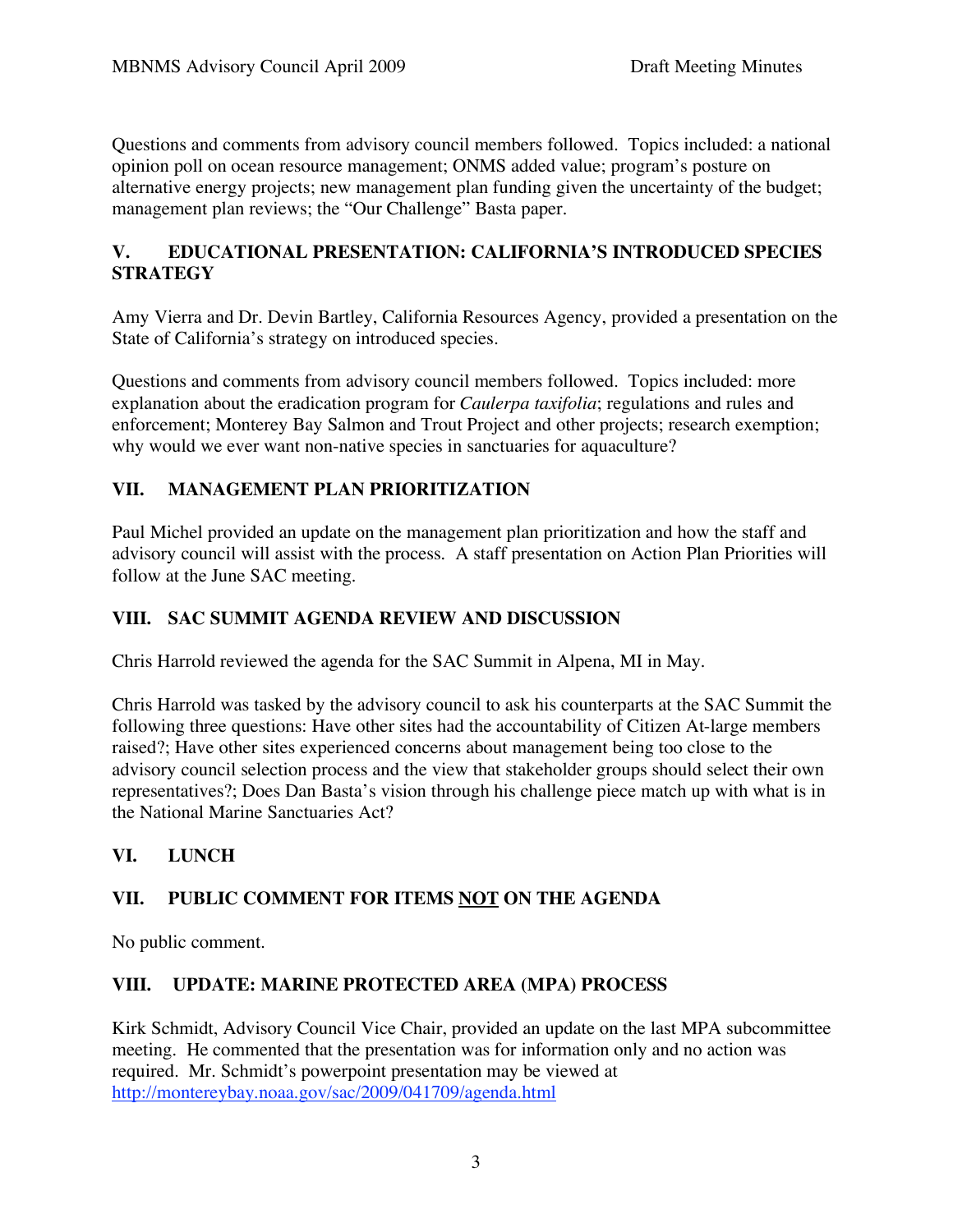Questions and comments from advisory council members included: Why are there single institutions elsewhere on the list of stakeholders, but Tourism, Education, and Local Government only have one shared seat?; There is a question as to whether consensus for the items presented was actually achieved; The gap analysis needs to be done before the selection of the various stakeholders are made.

Paul Michel recommended the information gathered today would be incorporated into a staff report for the advisory council's recommendation in June. Any comments from advisory council members can be sent to Paul prior to the June meeting.

# **IX. UPDATE: ENFORCEMENT WORKING GROUP REPORT**

Mike Eng, MBNMS Resource Protection Coordinator, provided an update on the most recent enforcement working group meeting.

# **X. CLIMATE CHANGE MESSAGING**

Cynthia Vernon, Monterey Bay Aquarium, provided an update on the climate change messaging that resulted from the Association of Zoos and Aquariums conference.

Ms. Vernon's powerpoint presentation may be viewed at http://montereybay.noaa.gov/sac/2009/041709/agenda.html

Questions and comments from advisory council members followed. Topics included: other aquariums and climate; traveling exhibits; different species available when temperatures change; the movie "A Sea Change" about ocean acidification and how climate change is affecting it. Could this movie be condensed to a shorter version to be shown at the Monterey Bay Aquarium?

# **XI. MLPA UPDATE**

Paul Reilly, California Department of Fish and Game (CDFG), provided an update on the MLPA process.

Mr. Reilly's powerpoint presentation may be viewed at: http://montereybay.noaa.gov/sac/2009/041709/agenda.html

Questions and comments from advisory council members followed. Topics included: Richard Parrish's review of the monitoring plan and his opinion that five years from now we won't be able to detect any effect MPAs have; an impact analysis summary; the official numbers that CA Fish and Game has come out with for implementation are not in the \$40-\$60 million dollar range. This has shown in the press, but is not from the department.

# **XII. MEMBER ANNOUNCEMENTS**

Deborah Streeter, At-large primary, invited everyone to the Pacific Grove Natural History Museum on Tuesday, April 28<sup>th</sup> for the opening of the Underwater Parks exhibit.